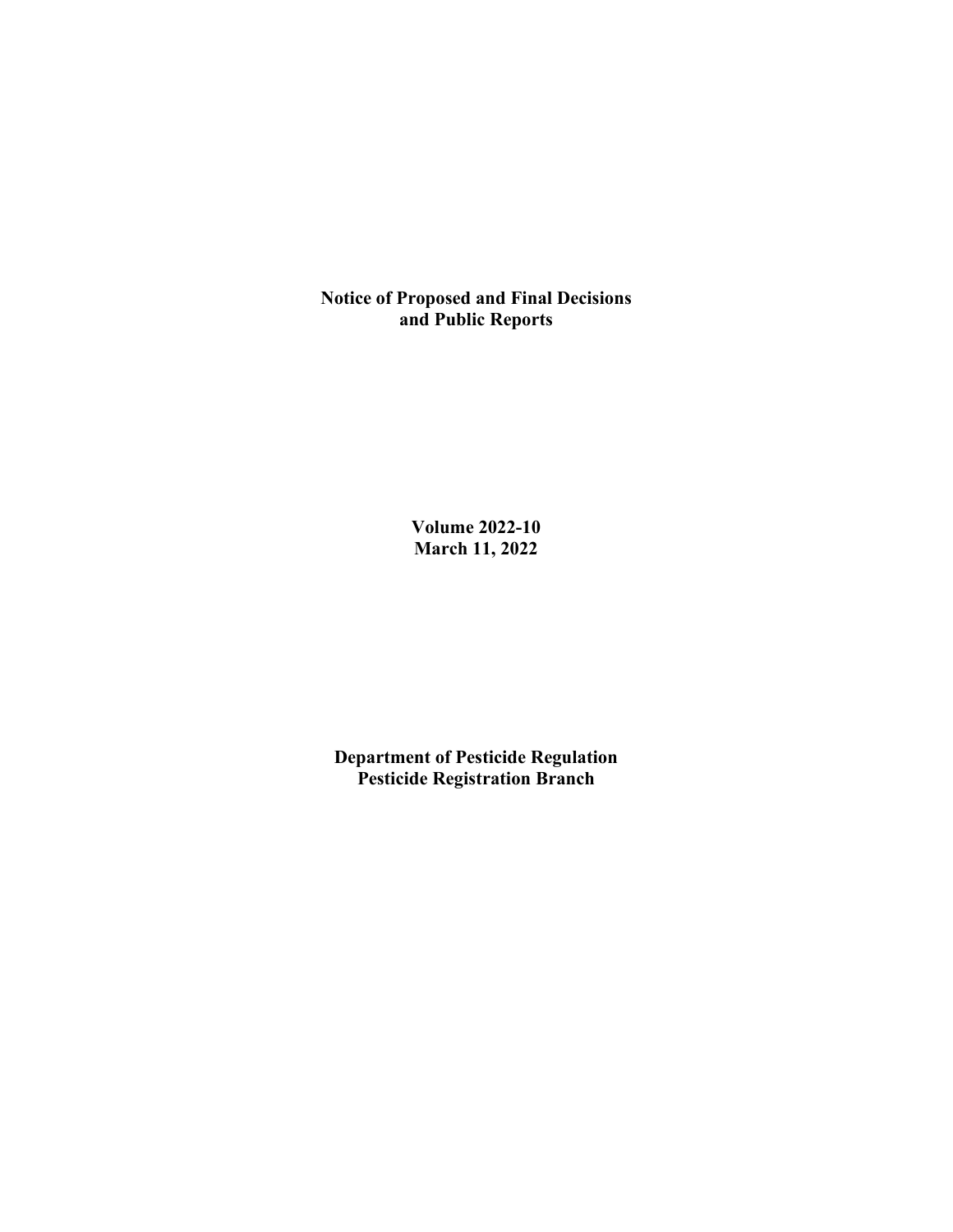# **NOTICE OF FINAL DECISIONS TO REGISTER PESTICIDE PRODUCTS AND WRITTEN EVALUATION**

Pursuant to Title 3, California Code of Regulations section 6255, the Director of the Department of Pesticide Regulation (DPR), files this Notice of Final Decisions to Register Pesticide Products with the Secretary of the Resources Agency for posting. This notice must remain posted for a period of 30 days for public inspection. Between the time DPR posts a proposed registration decision for public comment and DPR makes a final decision regarding the product, nonsignificant changes may be made to the product label (e.g., revising the product name, changing a master label to an end-use marketing label, correcting typographical errors). If the changes are not significant, DPR will not re-notice the product for public review and comment. However, if significant changes are made to the product label that substantially affect DPR's analysis on direct or indirect significant adverse environmental or human health impacts that can reasonably be expected to occur from the proposed decision, DPR will re-notice the product label for public review and comment.

In addition, for any product that is posted proposed to register as a conditional registration, the registrant may address the conditions of registration by providing the appropriate data or modifying the product label (e.g., remove use site, add "not for use in California" to a use site) during the posting period. If the registrant adequately addresses the conditions of registration during the posting period and the resulting change to the product label is not significant such that DPR must re-post the product label for review and public comment, DPR will post the product below, but will no longer have a "conditional" designation by the registration type.

For information about submitting a request for any documents related to this notice, please visit [https://www.cdpr.ca.gov/public\\_r.htm.](https://www.cdpr.ca.gov/public_r.htm)

To view the public report that was issued when the product was proposed for registration, click on the hyperlinked Tracking Number for the product.

*Tracking Number with hyperlink to public report – (EPA Registration Number) Applicant / Brand Name*

[297158](https://www.cdpr.ca.gov/docs/registration/nod/public_reports/297158.pdf) - (538 - 336) SCOTTS COMPANY, THE TURF BUILDER TRIPLE ACTION1 USE: HERBICIDE - FOR THE CONTROL OF WEEDS SUCH AS DANDELION, CLOVER, DOLLARWEED, GROUND IVY, CHICKWEED, AND HENBIT ON LAWNS TYPE: SECTION 3 REGISTRATION - CONDITIONAL ACTIVE INGREDIENT(S): 2,4-D DICAMBA PENDIMETHALIN CAS NUMBER(S): 94-75-7 , 1918-00-9 , 40487-42-1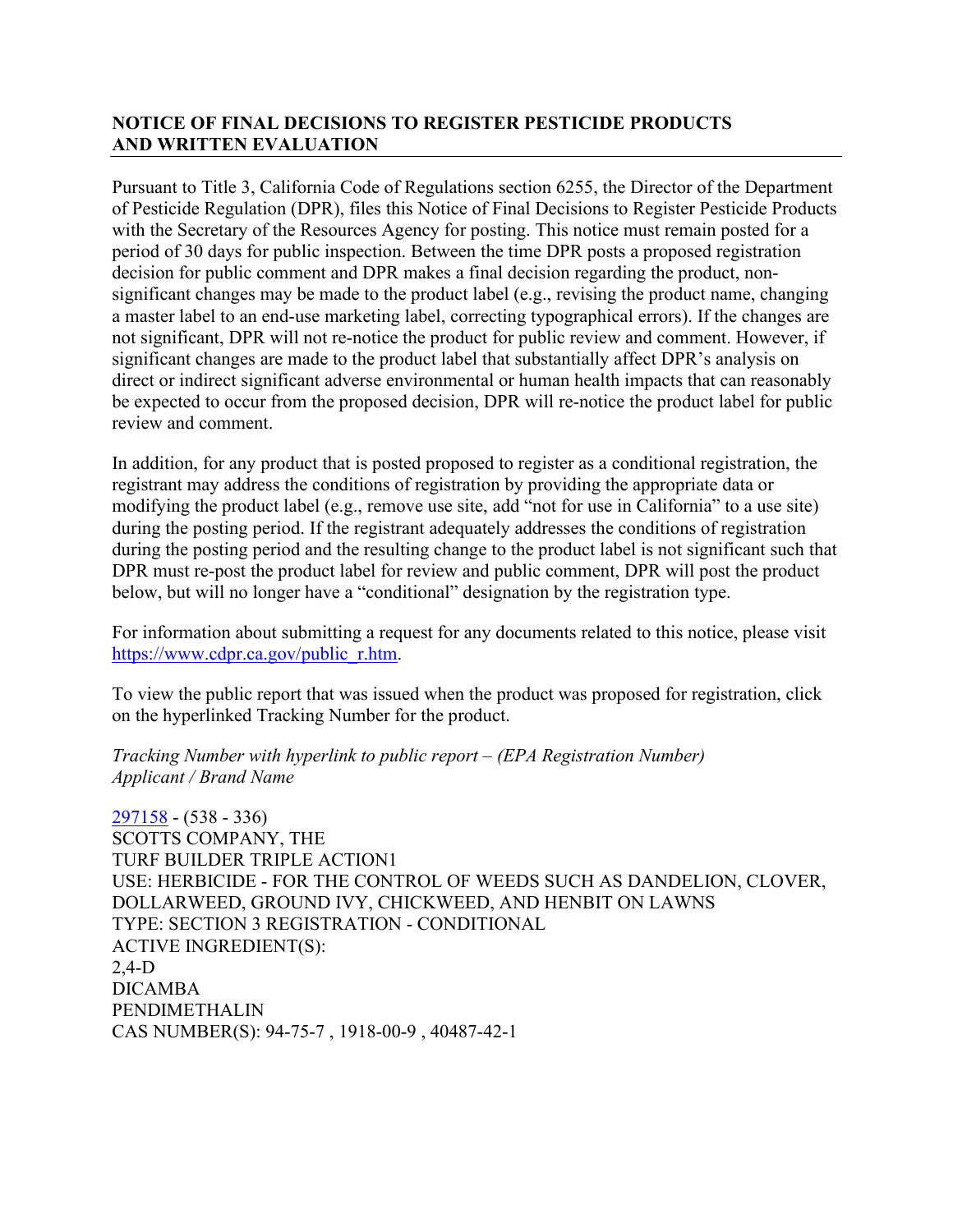# **Notice of Final Decisions to Register (Continued) Page 2**

#### **Written Evaluation**

Pursuant to Title 3, California Code of Regulations section 6254, this notice includes a written evaluation of significant environmental points raised in comments submitted during the review and comment period required by Title 3, California Code of Regulations section 6253 for any of the products listed above.

# **DPR received no comments on the above listed products.**

*Original signed by Tulio Macedo 03/10/2022*

 Tulio Macedo, Chief Pesticide Registration Branch

Dated